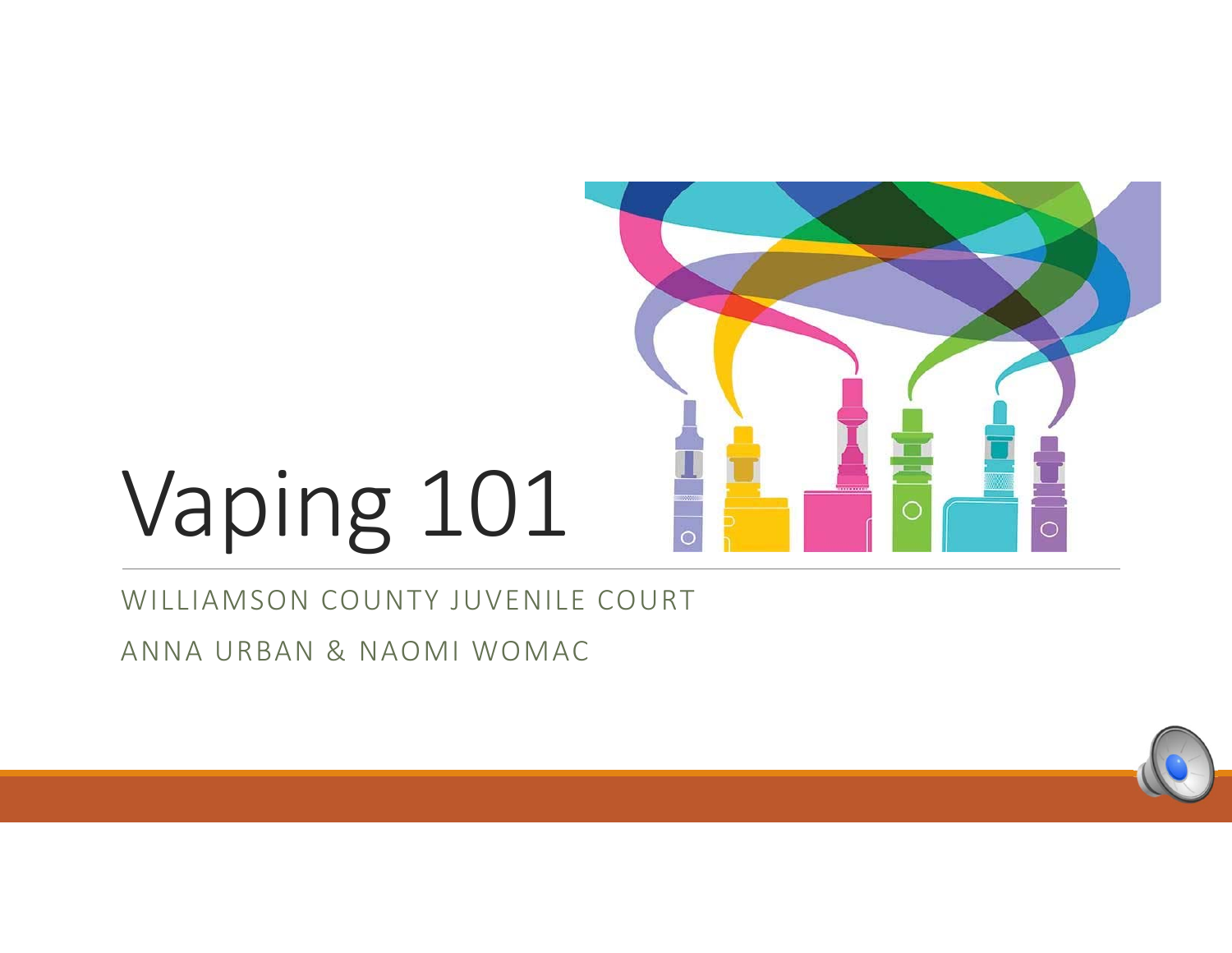## Why are we providing this class?

- o Legal Aspects
- o Epidemic
- o Parent Remarks
- o Student Remarks



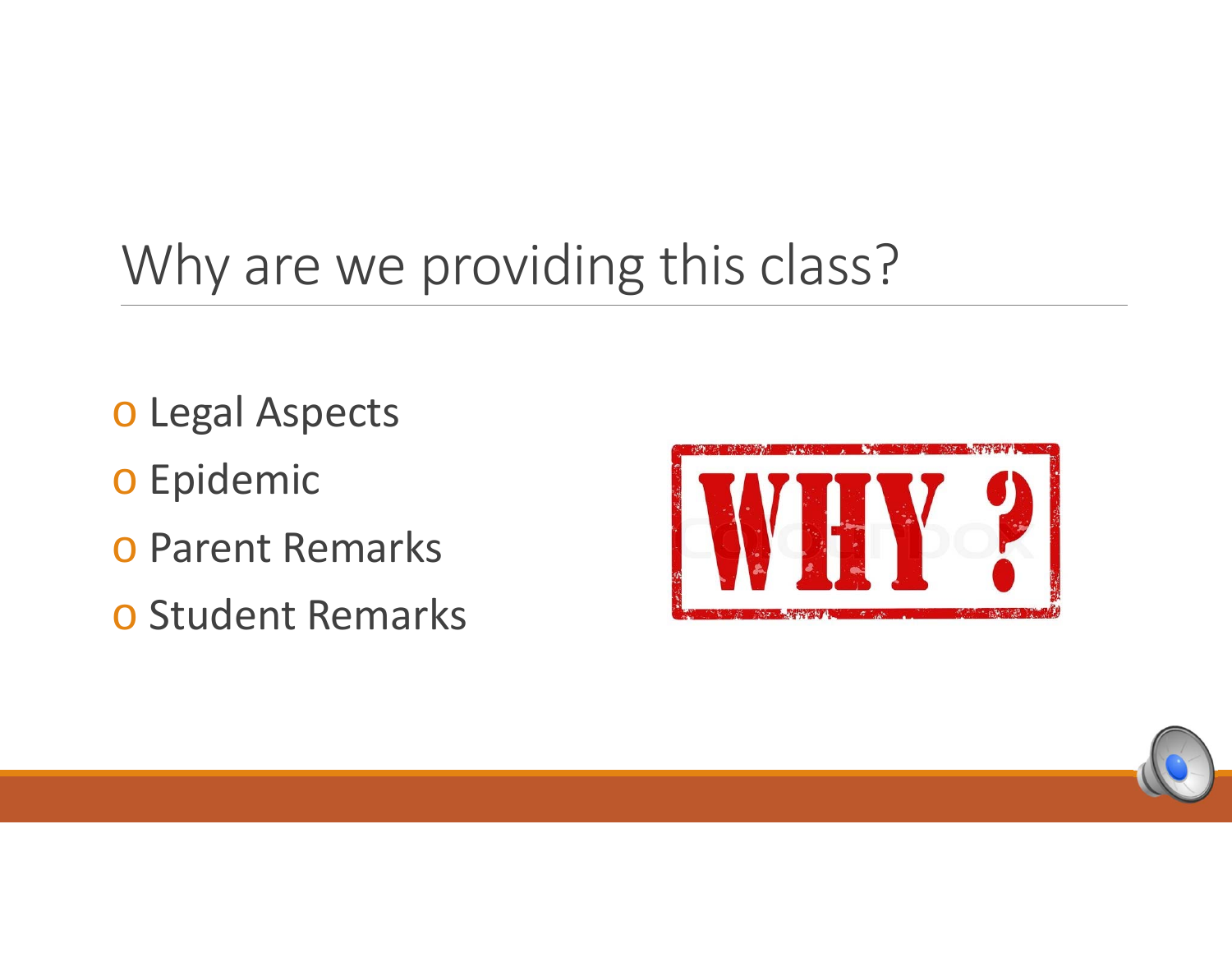## Type of Nicotine Delivery Systems

o Cigarettes, Cigars, Chewing Tobacco

o Electronic Nicotine Delivery Systems (ENDS) o Vaporizers, Vape Pens, Hookah Pens, E‐Pipes, and E‐Cigarettes

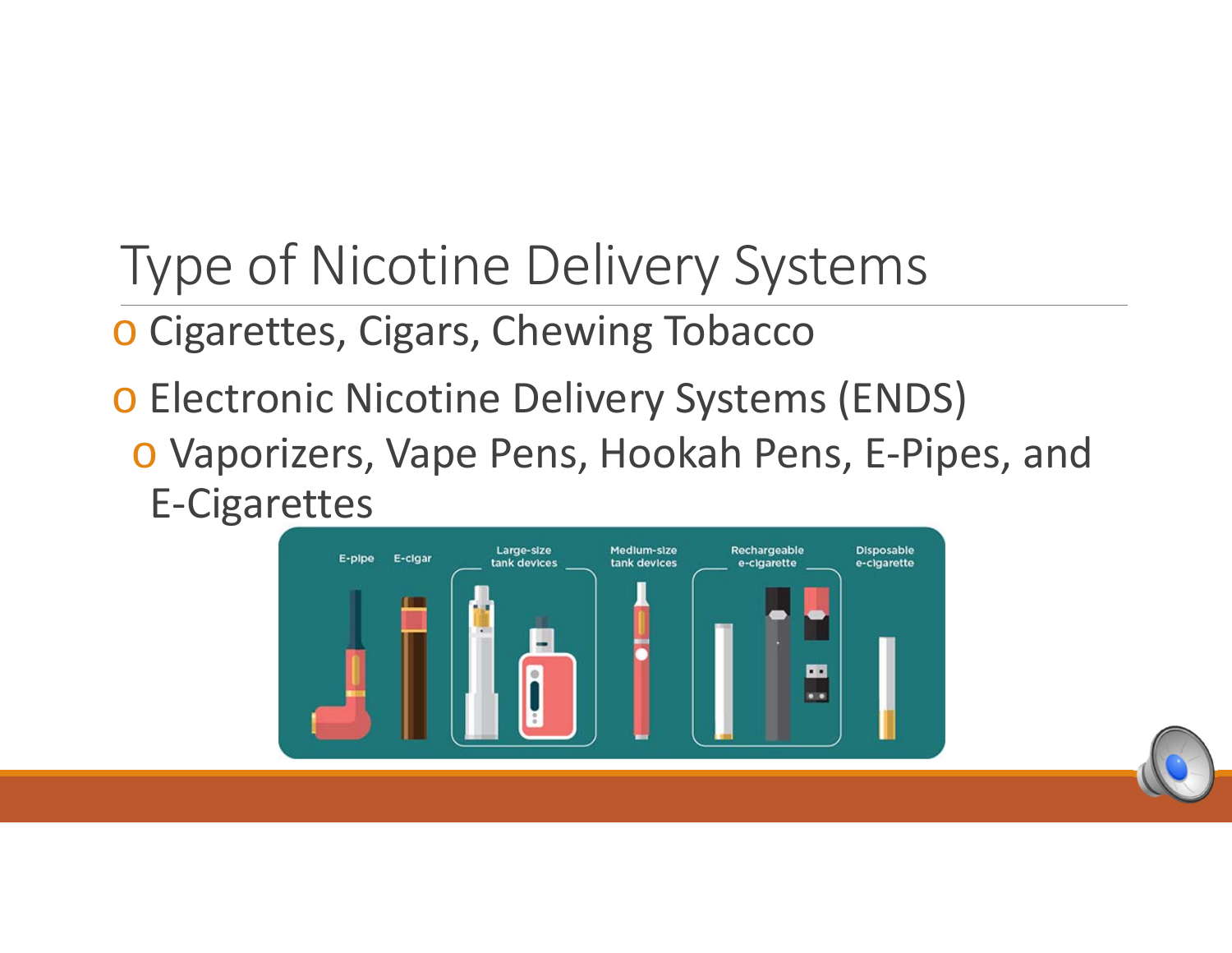### What do "vapes" look like?

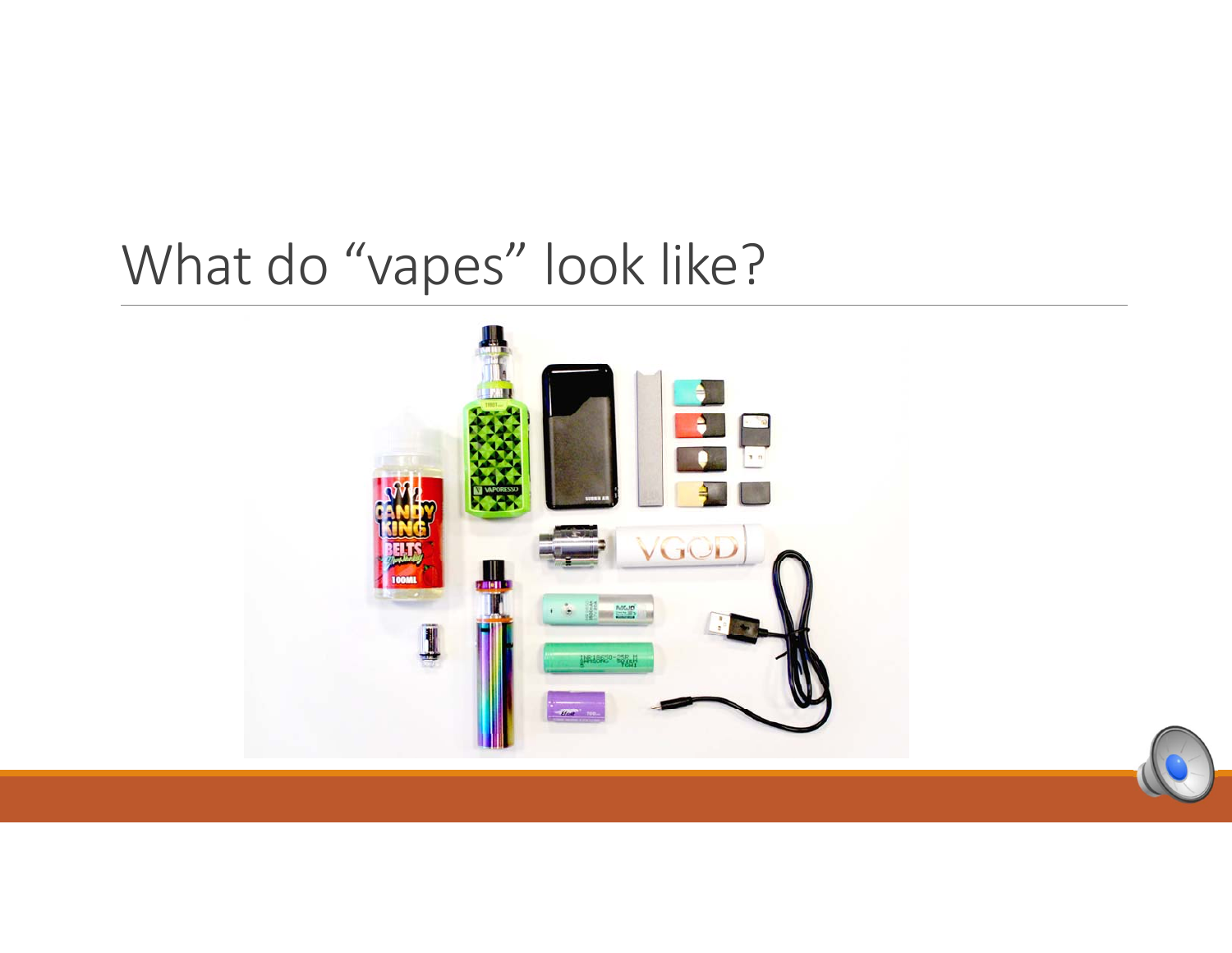## E.N.D.S

- o Originally promoted as a smoking cessation tool
- o Device contains e‐liquid heated by a battery to create an aerosol to be inhaled
- o Drugs can be added to the e‐liquid
- o Many brands, but JUUL is the most common

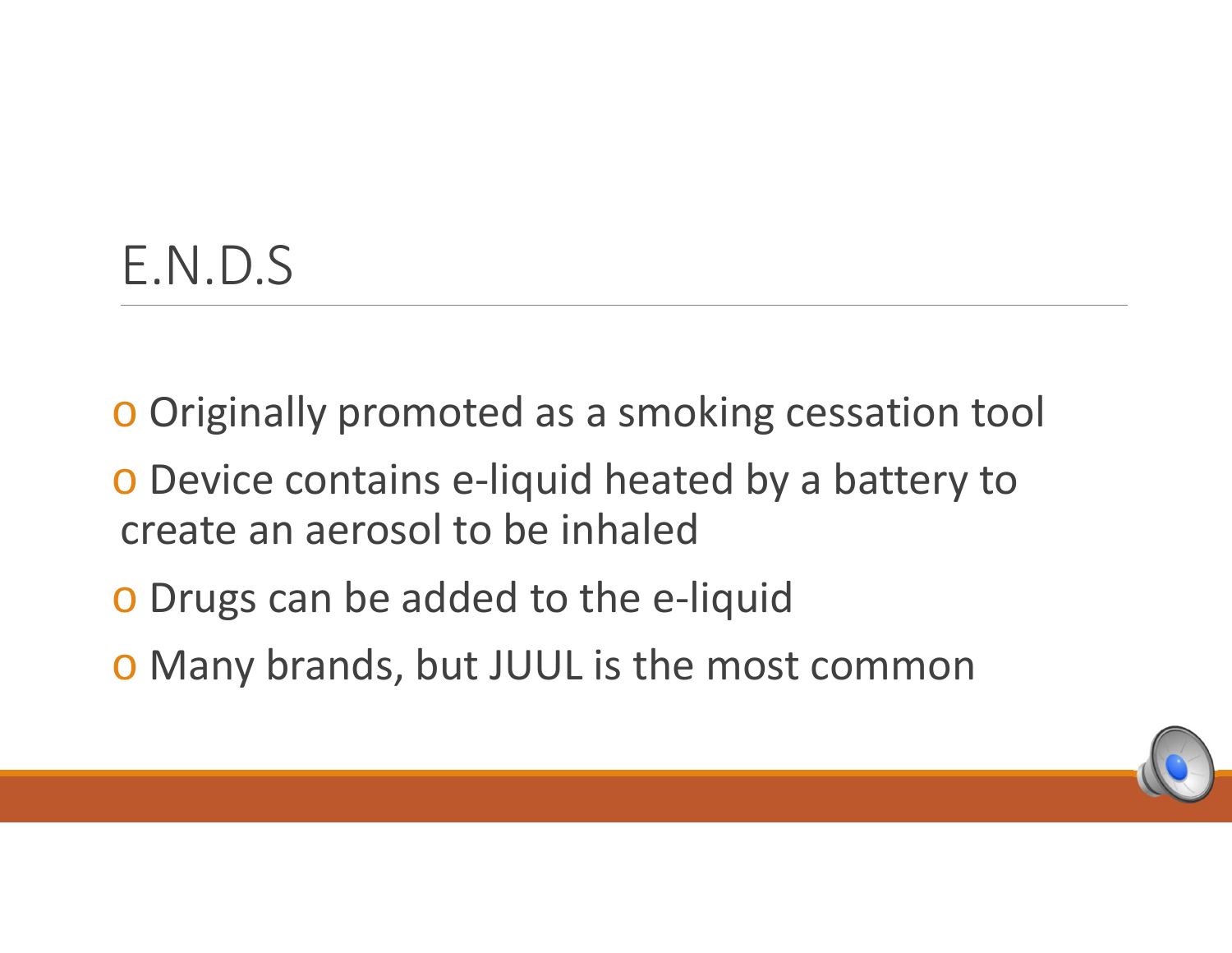## Disposable Pod Devices

<sup>o</sup>Law limiting flavors does not apply to these devices o Rising in popularity o Can easily be bought online o Ice Bar, Puff Bar, Stig, Vice



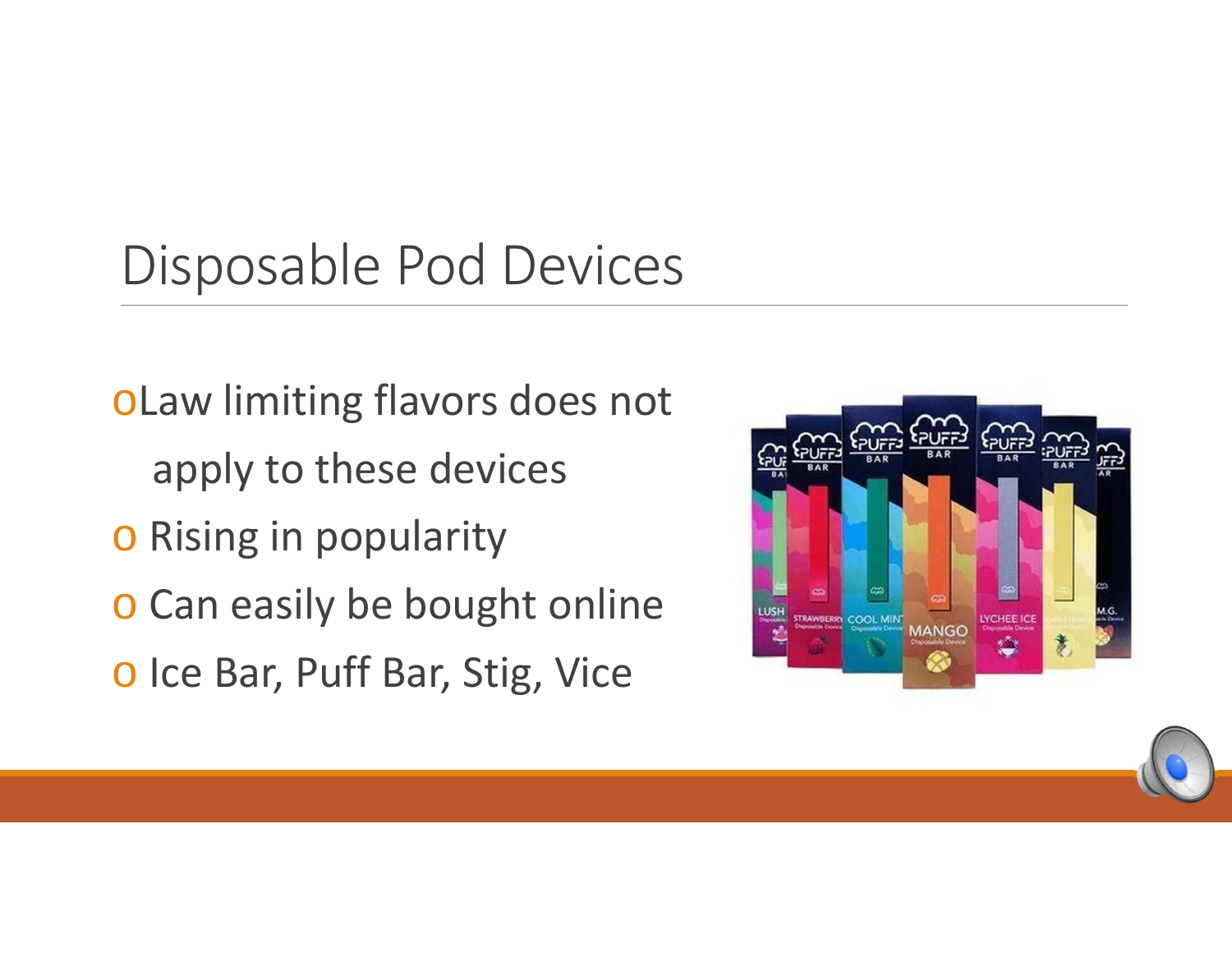## E.N.D.S. Popularity

- o Most common citation in our court
- o Discreet
- o Low odor
- o Easily hidden
- o Techy

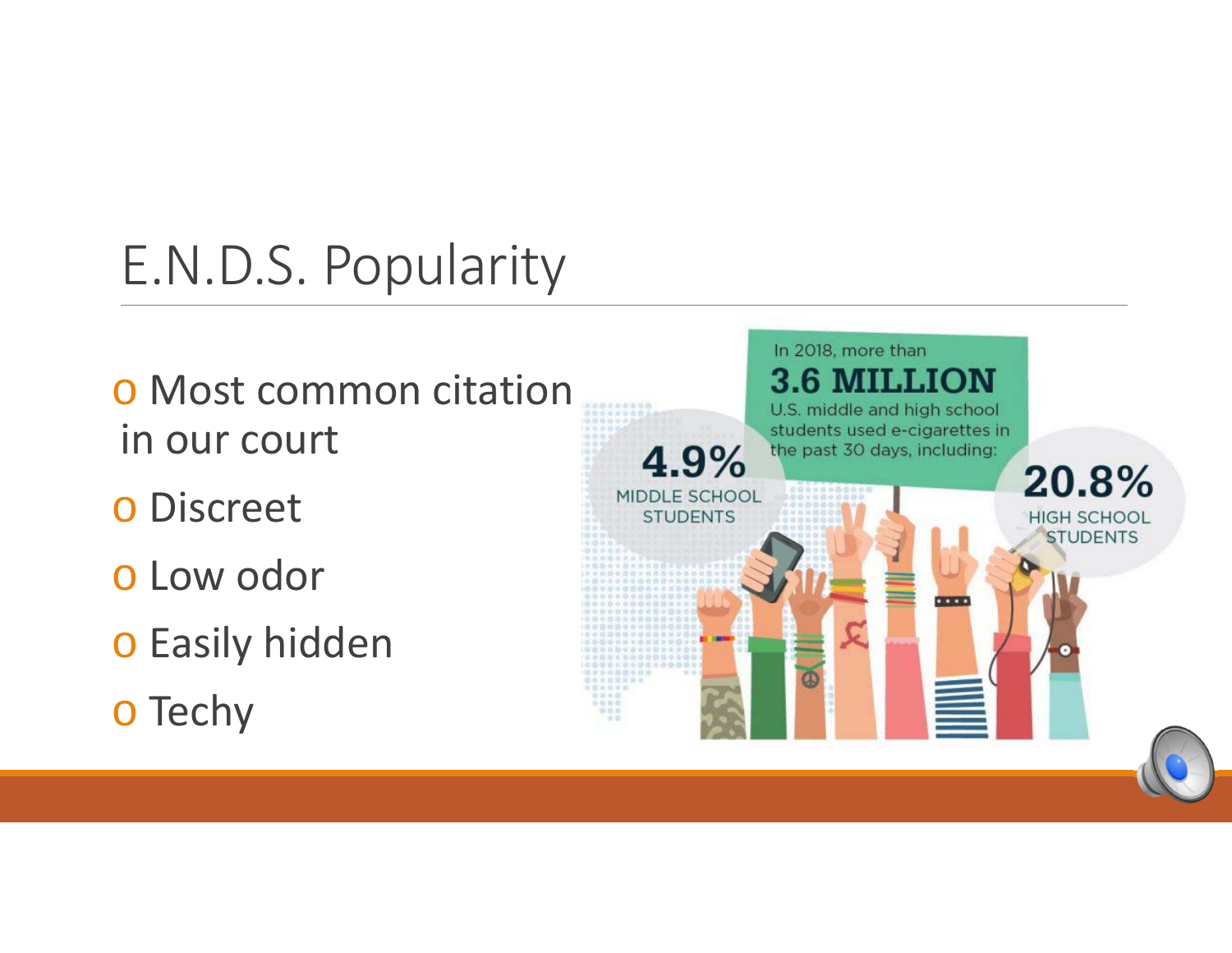What is vaping NOT?

#### o Harmless water vapor

o DOES containg: Nicotine; Ultrafine particles that can be inhaled deep into the lungs; Flavorings such as diacetyl, a chemical linked to a serious lung disease (Popcorn Lung); Volatile organic compounds; Cancer‐causing chemicals; Heavy metals such as nickel, tin, and lead

o Safer than smoking cigarettes

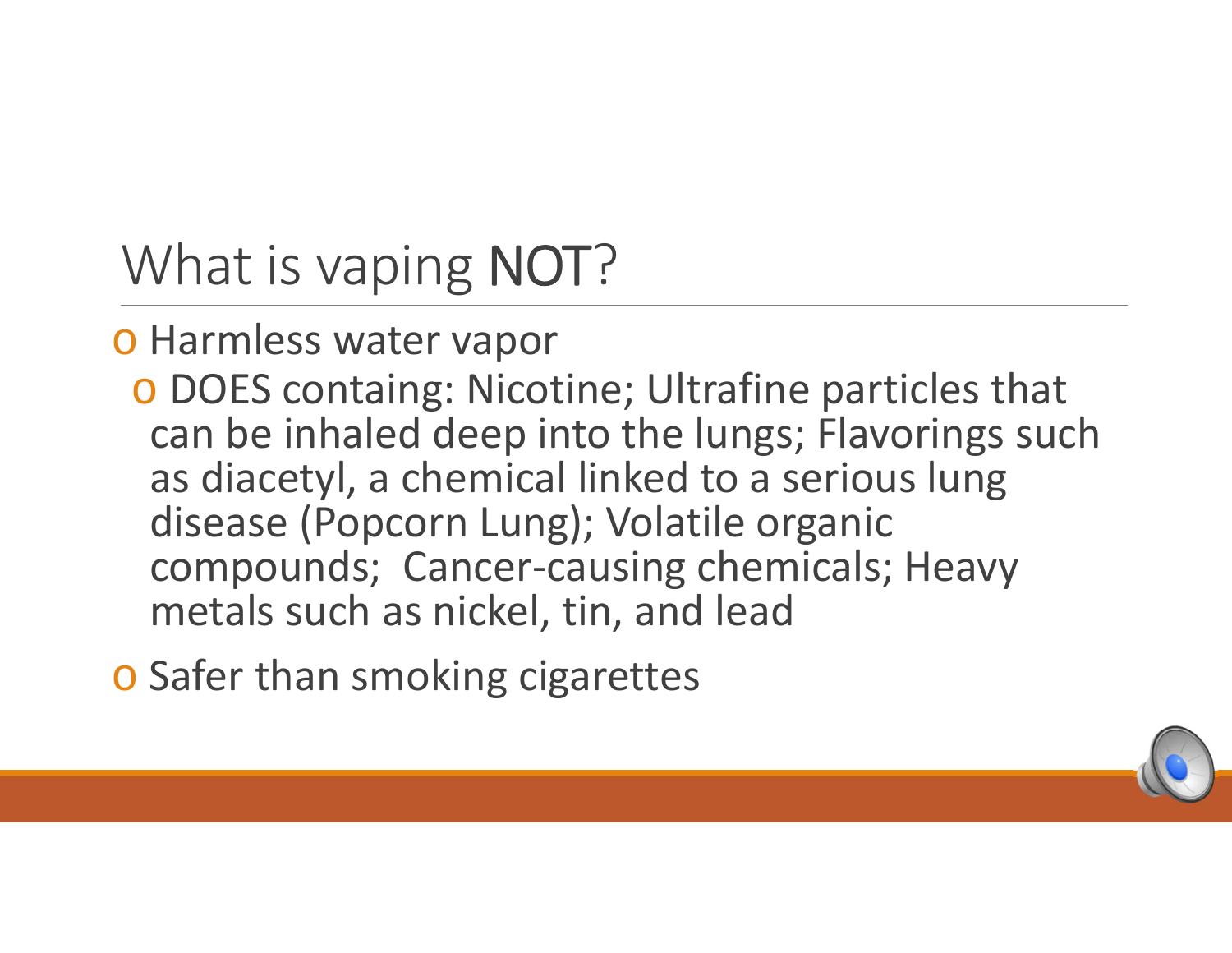o **One** JUUL pod contains as much nicotine as **one pack** of cigarettes



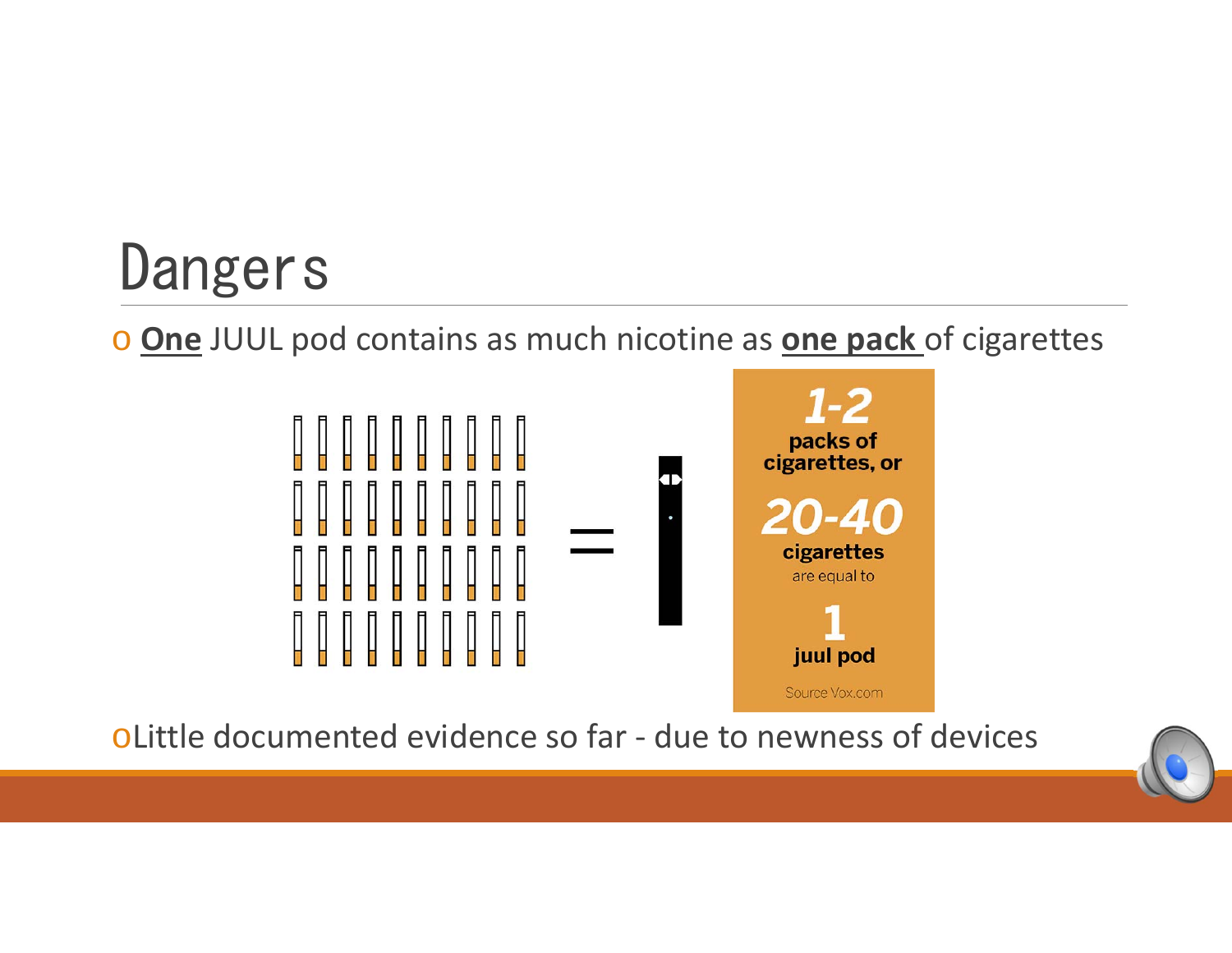- o As of February 18, **2807** lung‐injury cases associated with vaping according to the CDC
- o **Sixty‐eight** deaths in 29 states and DC
- o 80% of patients are under 35 years old
- o These numbers were updated weekly

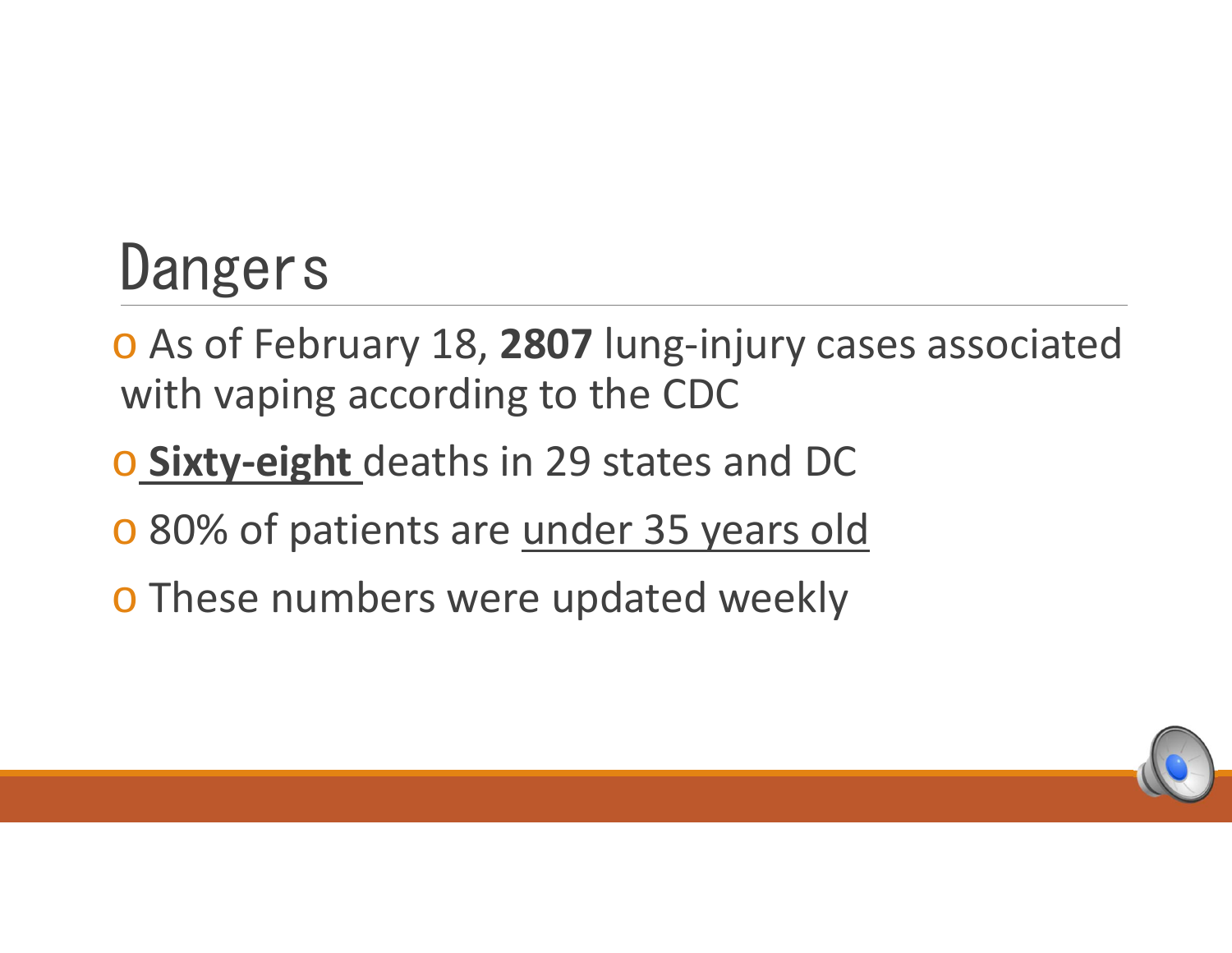o Chemicals for flavoring are safe to be eaten but not inhaled

o Popcorn Lung



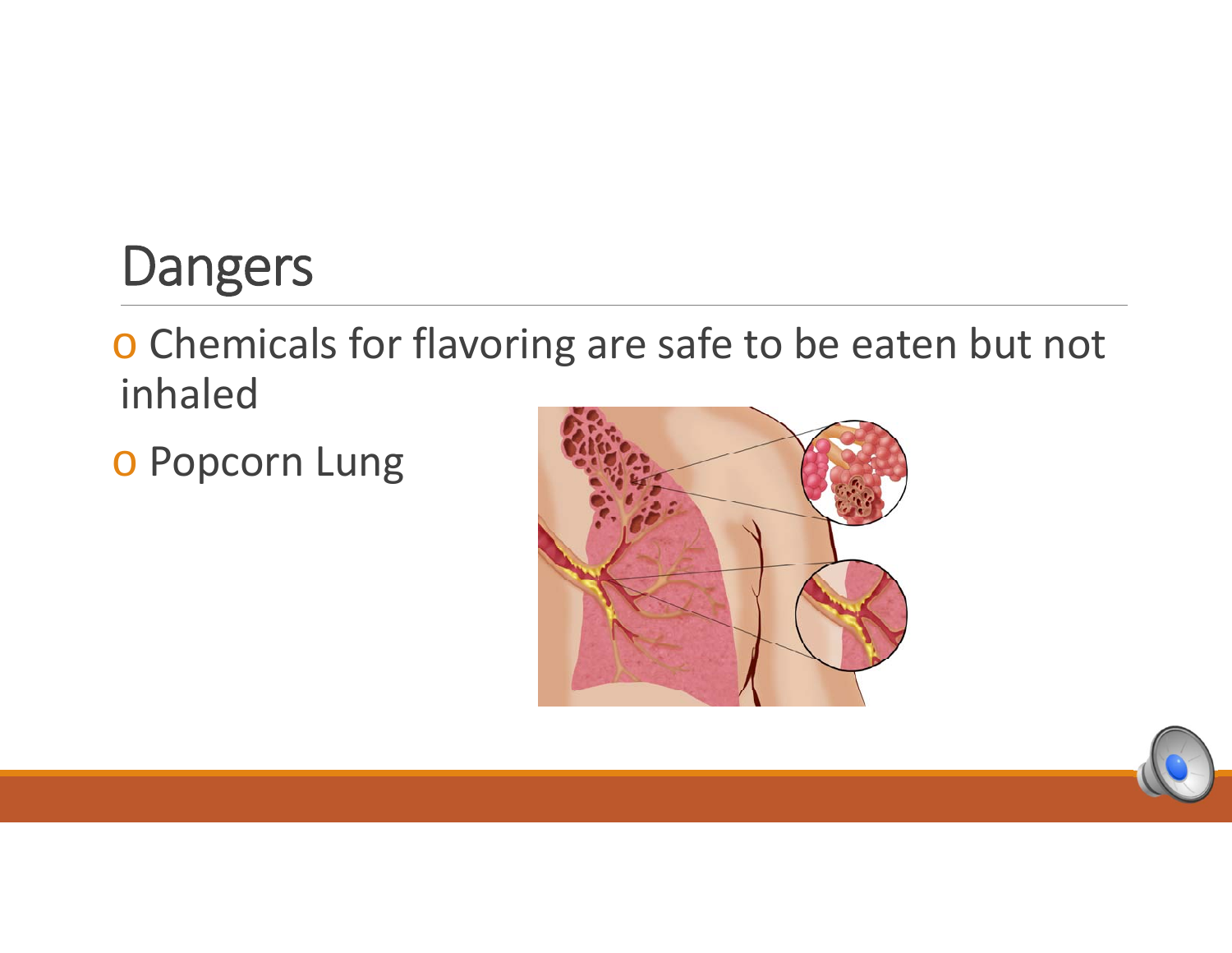#### EVALI – *As of November 19, 2019*

- o E‐cigarette or Vaping Associated Lung Injury
- o Linked to Vitamin E Acetate
- o Biopsies from injured lungs of 29 patients in 10 states
	- o ALL contained Vitamine E Acetate
	- o THC 82% Nicotine 62% of samples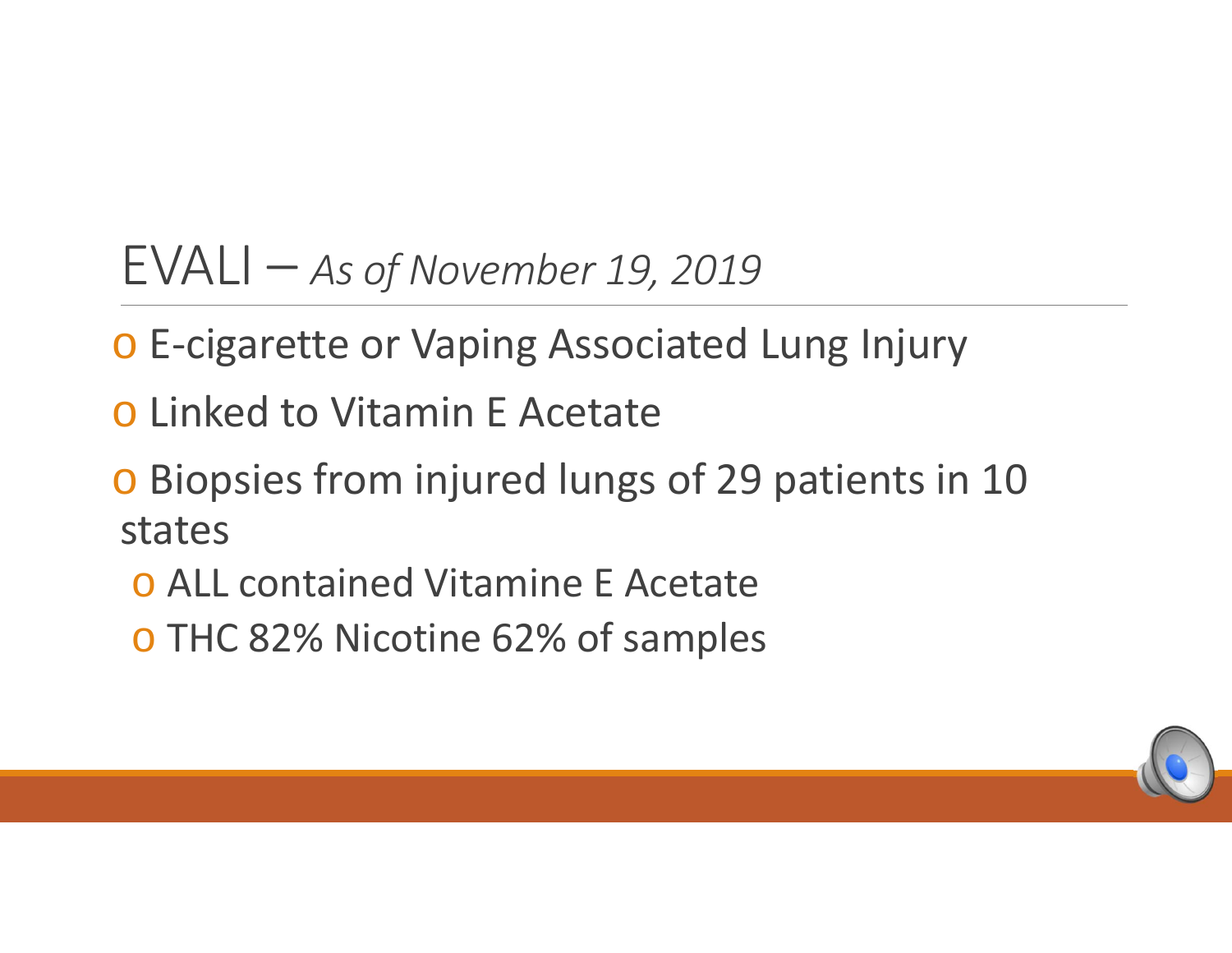- o Nicotine is unsafe for developing brains and bodies
- o Not all labels are honest about nicotine content

o Can harm the parts of the brain that control attention, learning, mood, and impulse control

#### **Brain** Damage **The Prefrontal Cortex**

is responsible for

- Decision Making
- Emotions
- Impulse Control

**VAPING AFFECTS** PREFRONTAL **CORTEX**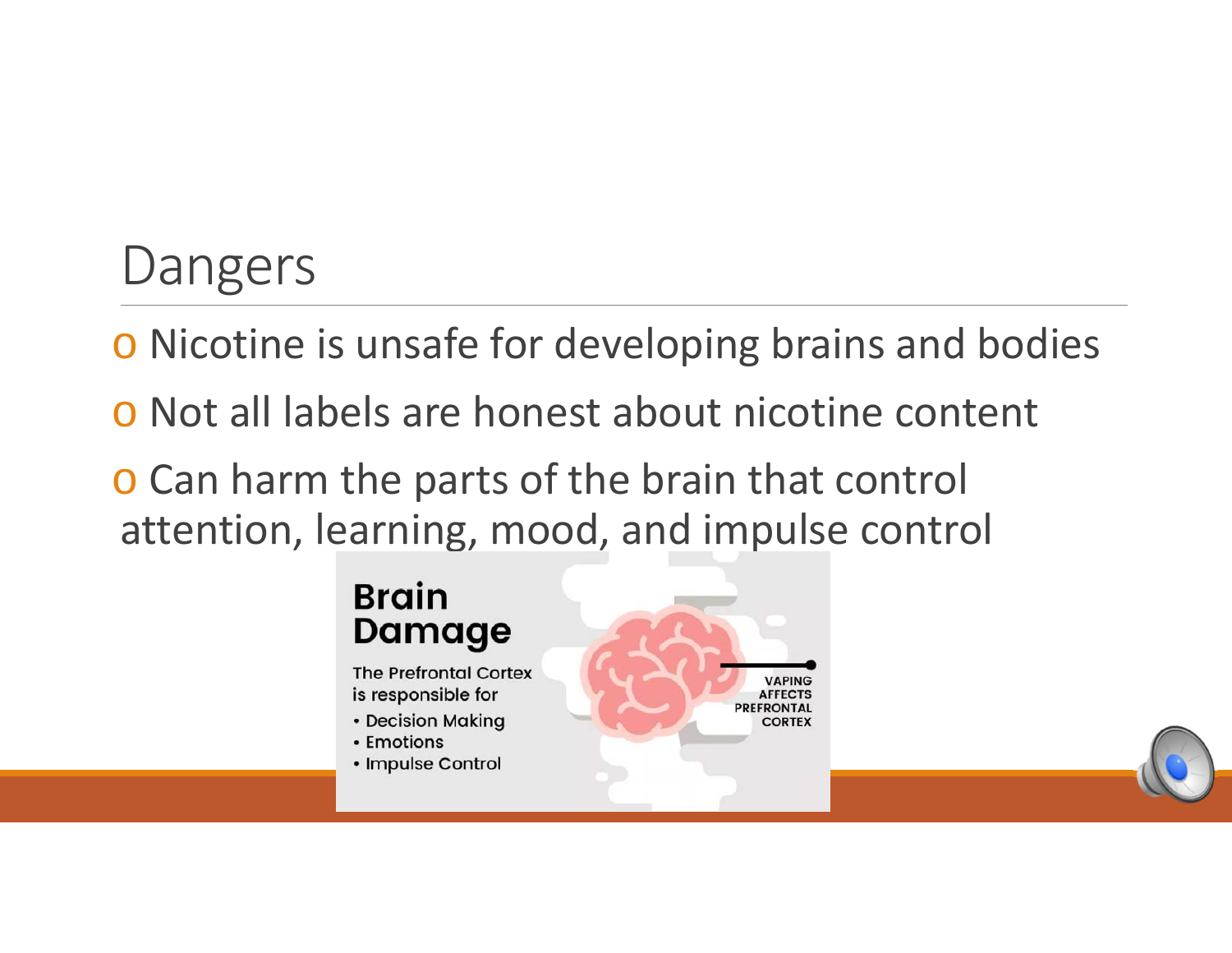## Questions/Information

#### **Anna Urban**

*Diversion Specialist* 

615‐790‐5812

Anna.urban@williamsoncounty-tn.gov

#### **Naomi Womac**

*Diversion Specialist* 

615‐790‐5812

Naomi.Womac@williamsoncounty‐tn.gov